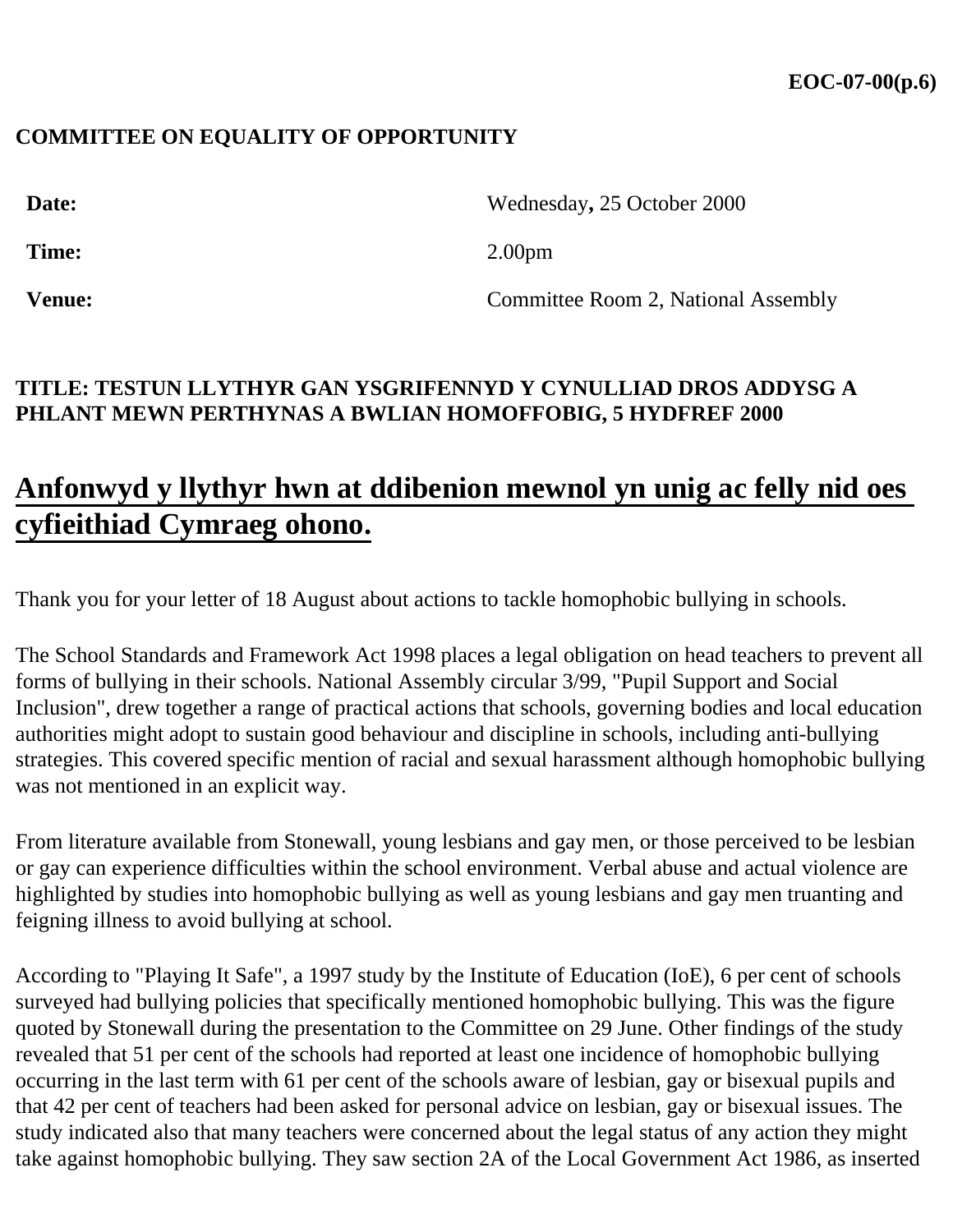by section 28 of the Local Government Act 1988 (often referred to as "Section 28") as a constraint.

This suggests that schools have an awareness of the difficulties facing young lesbians and gay men in school. What is not acceptable is for schools to ignore homophobic bullying or deny its existence in the same manner that any form of bullying cannot be tolerated. Bullying damages self-confidence and can result in pupils failing to realise their full potential. With teenagers who are worried or unsure about their emerging sexuality, there can be difficulties with their emotional health and development.

Looking ahead, the Government accepts that "Section 28" can be confusing, creates a climate that may encourage discrimination and discourages schools from developing sensible policies to tackle homophobic bullying. The House of Lords takes a different view on the repeal of "Section 28" and the Government has decided not to pursue this issue in the current Parliamentary Session.

Bullying, in whatever form this might take, should not be viewed in isolation of a school's overall ethos that offers pupils and staff a clear and defensible set of values and clear boundaries of acceptable behaviour that reflect a moral code of positive and constructive rules of conduct. Effective strategies against bullying should form a central part of a school's behaviour policy and put into effect by everyone in school, including the pupils.

We will be consulting shortly on revised guidance to address specific issues relating to the teaching of sex education in schools. Section 403 of the Education Act 1996, as amended by section 148 of the Learning and Skills Act 2000, requires the National Assembly, in respect of Wales, to issue such guidance that will replace that provided in a 1994 circular.

The background to the intended guidance was considered by the Pre-16 Education, Schools and Early Learning Committee on 14 September. I enclose a copy of the Committee paper. From this you will see how the revised guidance is to be viewed within the broader agenda of improved sexual health for young people and within the national Curriculum for all maintained schools. The guidance will cover sexual orientation and I have asked that the consultation document include specific reference to schools dealing with homophobic bullying.

In the light of comment to the consultative exercise, I will ask officials to consider what further advice might be issued to schools to supplement that on bullying already set out in circular 3/99. This would take account also of the work being undertaken by the Department for Education and Employment to update the 1994 information pack "Don't Suffer in Silence: An Anti-bullying Pack for Schools" that was available to schools across England and Wales.

**PRE 16 13-00(p.2)**

#### **PRE 16 Education, Schools and Early Learning Committee**

## **The National Assembly for Wales' Sex and Relationship Education Guidance**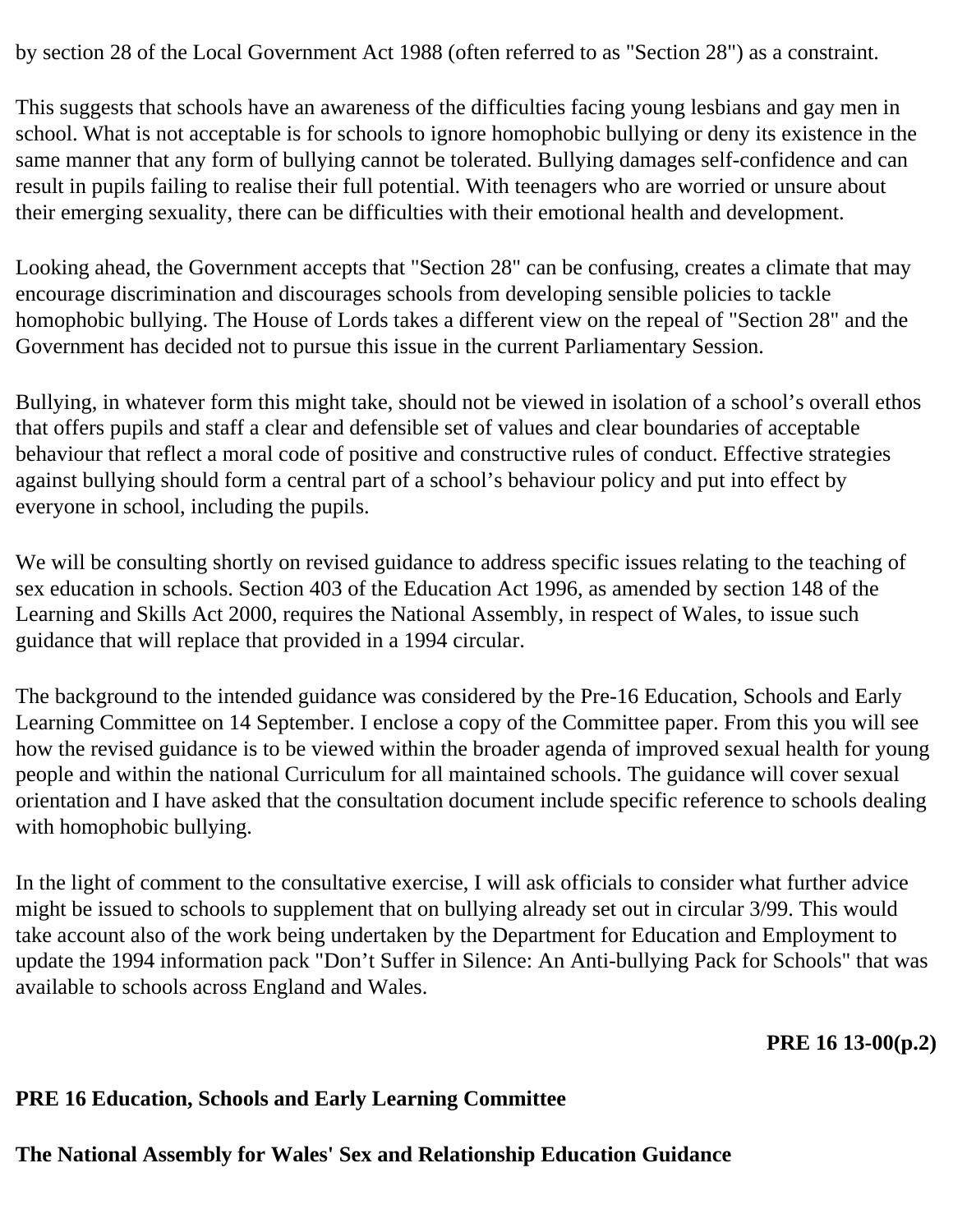### **Exclusion of Public**

1. Standing Order 8.21 does not apply in relation to this item.

## **Purpose**

2. The Committee is asked to note the development of the new Sex and Relationship Education Guidance which is being produced by the National Assembly of Wales in line with Section 403 of the Education Act 1996 (as amended by Section 148 of the Learning and Skills Act 2000). The Bill statutorily requires the Secretary for State for Education and Employment in England and the National Assembly in Wales to issue guidance which addresses specific issues in the teaching of sex education. The guidance will replace Welsh Office Circular 45/94 Sex Education in Schools, in Wales.

## **Summary**

3. This paper outlines the background to the Sex and Relationship Education Guidance which, under Section 403 of the Education Act 1996 (as amended by Section 148 of the Learning and Skills Act 2000), must secure that when sex education is taught in maintained schools that pupils are protected from teaching and materials which are inappropriate having regard to their age, religion and cultural background; and learn the nature of marriage and its importance for family life and the bringing up of children. The guidance must also include guidance about any material which may be produced by NHS bodies for use in sex education in schools.

# **Timing**

4. The provisions of Section 148 of the Learning and Skills Act will be commenced on 1 November 2000. The Better Health - Better Wales Sexual Health Strategy published in 1999 included a commitment to publish revised draft sex and relationship education guidance for public consultation by the end of 2000. The consultation period will be for no less than 8 weeks, and it is anticipated that the guidance will be issued as soon as possible thereafter.

## **Background**

5. The Better Health - Better Wales Strategic Framework highlighted concerns about the high rates of teenage pregnancies and sexually transmitted infections in Wales, and suggested that more effective communication about sexual health was needed if these issues were to be addressed successfully.

6. In recognition of these concerns, the Better Health - Better Wales Strategic Framework included a commitment to drawing up a Sexual Health Strategy for Wales, co-ordinated by the Assembly's Health Promotion Division, for consultation in 1999. The aims of this strategy were to improve the sexual health of the population of Wales, to narrow sexual health inequalities, and to enhance the general health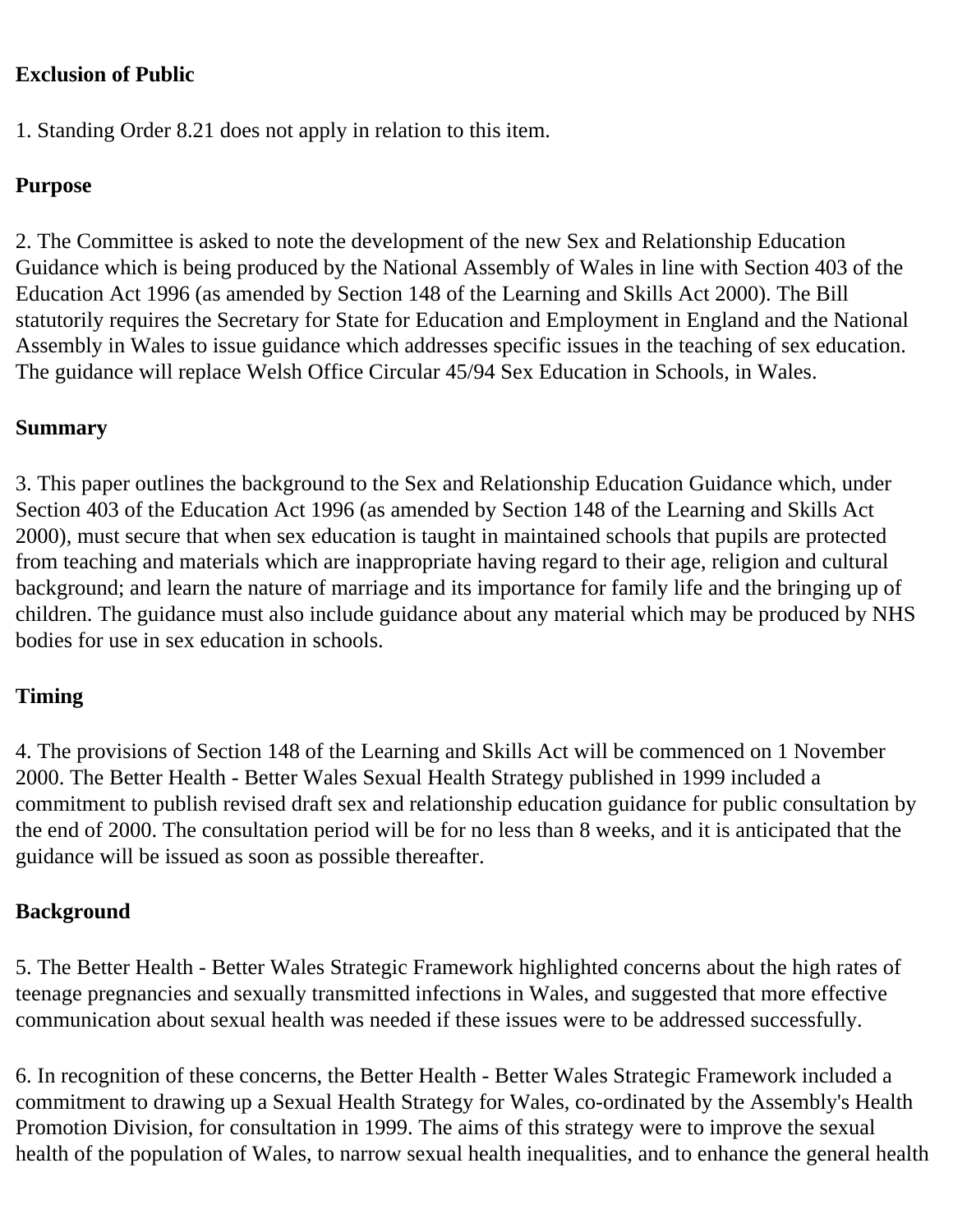and emotional well-being of the population by enabling and supporting fulfilling sexual relationships. This includes the delivery of appropriate and effective sex education to young people within school and in other youth settings, as well as the need to ensure access to sources of information and advice on sexual health and relationships.

7. Sex and relationship education will also be linked to a broader framework of personal and social education. ACCAC (Qualifications, Curriculum and Assessment Authority for Wales) published the new Wales Curriculum 2000 Personal and Social Education (PSE) framework and guidance this year, which sets out a non-statutory entitlement for all 5 to 16 year olds for sex and relationship education to be supported by the wider curriculum on PSE. Local authorities and schools are being encouraged to adopt the framework. The biological aspects of sex education are also covered by the National Curriculum Science Order 2000.

# **Section 28 of the Local Government Act 1988**

8. Section 28 of the Local Government Act 1988 prohibits local authorities from intentionally promoting homosexuality or 'promoting the teaching in any maintained school of the acceptability of homosexuality as a pretended family relationship.'

9. Following the defeat of the proposed repeal of Section 28 in the House of Lords on 24 July, the Government has decided not to pursue its repeal during this current Session. However, the Government has made it clear that it still supports the repeal of Section 28 which it believes causes confusion, creates a climate that may encourage discrimination and discourages schools from developing sensible policies to tackle homophobic bullying.

10. Section 28 does not apply to schools and should not affect the delivery of sex and relationship education in schools. It does not affect the activities of school governors or of teachers. It does not prevent the objective discussion of homosexuality in the classroom, and schools can provide counselling, guidance, advice and support to pupils.

Proposals for the New Guidance (compared with Welsh Office Circular 45/94)

11. The new guidance will draw on the Sexual Health Strategy for Wales/Better Health, Better Wales; The National Curriculum Science Order and PSE Framework. Given the new duties set out in the Learning and Skills Act 2000 it will also carry the same messages on the nature of marriage and family life; and inappropriate teaching and materials as recently published guidance by DfEE. Publication of the English guidance was closely linked to Parliamentary consideration of the repeal of Section 28.

12. The new guidance will continue to stress the importance of developing a school policy for sex and relationship education, but will also highlight the need to consider children of different cultural backgrounds and religious affiliations, and pupils with special educational needs and learning difficulties. There is more emphasis on the role and involvement of parents including the need to consult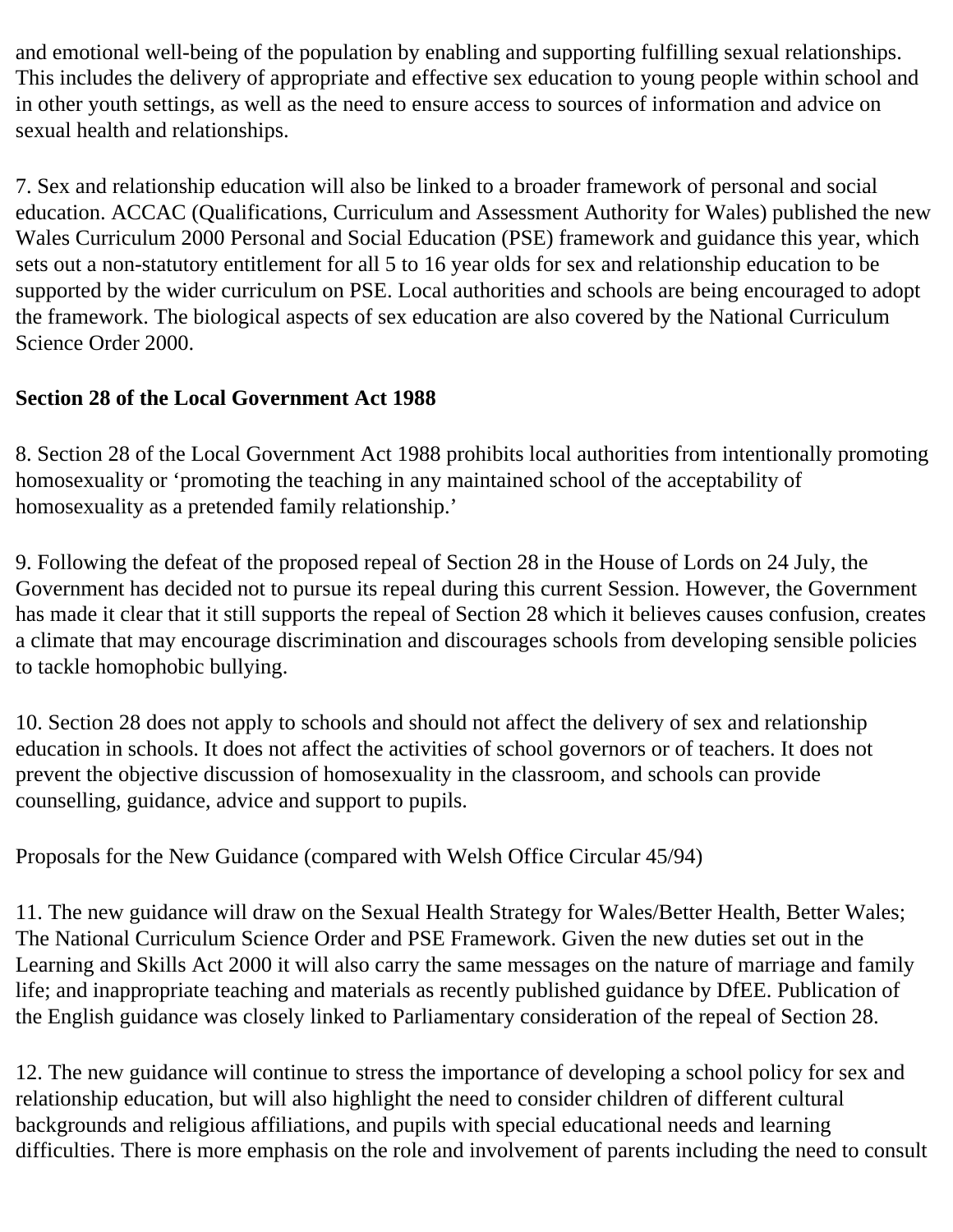and support parents. The rights of parents to withdraw their children from sex education remain the same and are also explained.

13. There is a more detailed focus on specific sexual health issues relating to the teaching of sex and relationship education, including puberty; menstruation; contraception; abortion, and safer sex and sexually transmitted infections (STIs) including HIV/AIDS. However, some of the biological aspects mentioned in Circular 45/94 are now covered by the revised National Curriculum for Science in Wales.

14. The guidance will link sex and relationship education within the PSE Framework which outlines the development of attitudes and values, skills, knowledge and understanding. By supporting sex and relationship education within a school's wider curriculum for PSE, schools can ensure that pupils receive their sex education in the wider context of relationships, and are prepared for the opportunities, responsibilities and experiences of adult life. The guidance will quote the relevant specific aspects from the PSE Framework (Social, Sexual, Emotional, Spiritual and Moral Aspects).

15. Teaching strategies and advice on issues such as confidentiality are to be expanded on in the new guidance. Schools will be encouraged to consider child protection issues and procedures, and also to make sure that pupils are informed of sources of confidential help, for example, from health professionals. The guidance contains advice as to the responsibilities of school staff, head teachers and governors, and an emphasis on encouraging pupils to talk to their parents or carers.

16. The new guidance will have up-to-date information on legal aspects and the laws relating to sexual behaviour. It will also have more advice on the appropriate timing and content of sex and relationship education in primary and secondary schools, although it is clear that schools will make the ultimate judgement with regard to the circumstances of their pupils.

17. Whereas Circular 45/94 simply mentions the need to address controversial issues when determining a sex education policy, the new guidance will go some way towards dealing more openly with issues such as sexuality and sexual orientation. Teachers should be able to deal honestly and sensitively with issues of sexual orientation, answer appropriate questions and offer support; but there should be no direct promotion of sexual orientation. The guidance will recommend that schools liaise closely with parents when developing their sex and relationship education policy and programme. In this way they should be able to reassure parents of the content of the programme and the context in which it will be presented.

18. The guidance will take account of the views of young people who often complain about the focus on the physical aspects of reproduction and lack of discussion about feelings and relationships. The link with PSE will help to redress this imbalance, and there will also be an emphasis on participation and inclusion of pupils. The views of Llais Ifanc:Young Voice who discussed sex education on 7 July at the Assembly Building, will also be taken into account in the guidance. Pupils can provide a vital contribution to the development of a sex education policy, and participation of pupils in the development of programmes in schools will help to create an ethos of involvement and openness which is essential in